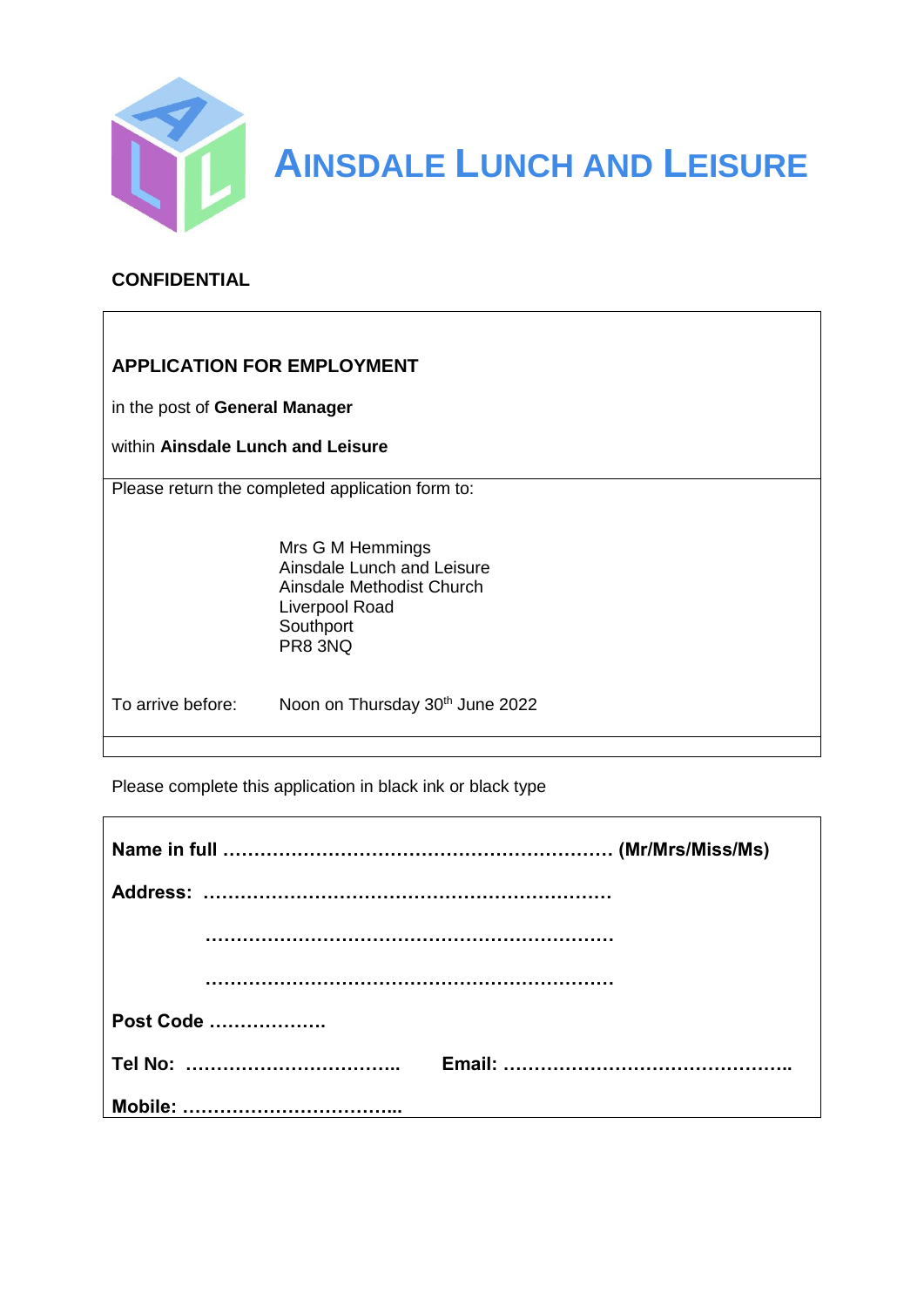# **WORK PERMIT**

Please be aware it is a criminal offence to employ anyone who is not entitled to live or work in the United Kingdom. Applicants will be asked to provide proof of their employable status before Ainsdale Lunch and Leisure can confirm any offer of appointment.

| Are there any restrictions on your right to work in the UK? | Yes $\Box$ No $\Box$ |  |
|-------------------------------------------------------------|----------------------|--|
|-------------------------------------------------------------|----------------------|--|

If "Yes" please indicate the basis on which you are eligible to work in the UK.

………………………………………………………………………………………………… ………………………………………………………………………………………………… ………………………………………………………………………………………………… …………………………………………………………………………………………………

#### **Guidance to Candidates**

#### **Please read this information carefully before you complete the next part of the form.**

Think carefully about the information in the job description and consider what experience you have that would equip you for this post.

The questions are intended to allow you to draw on all your experience including education, employment, voluntary work, family life or activities, hobbies and interests (and so on).

Do not think you have to fill in all the space below each question. You may find you wish to answer one question more fully than another. You may use a separate sheet of paper if you need to write more than the form provides space for.

Try to provide evidence or give examples of how you can meet the requirements of the job description.

The information that you provide on this form will be used to process your application for employment. We process this information in line with our Data Protection and Privacy policies (available in the "About" section of our website).

If you succeed in your application for employment, the information will be used in the administration of your employment with us. By signing this application form we will be assuming that you agree to the processing of your personal data (as described above), in accordance with our Data Protection and Privacy policies.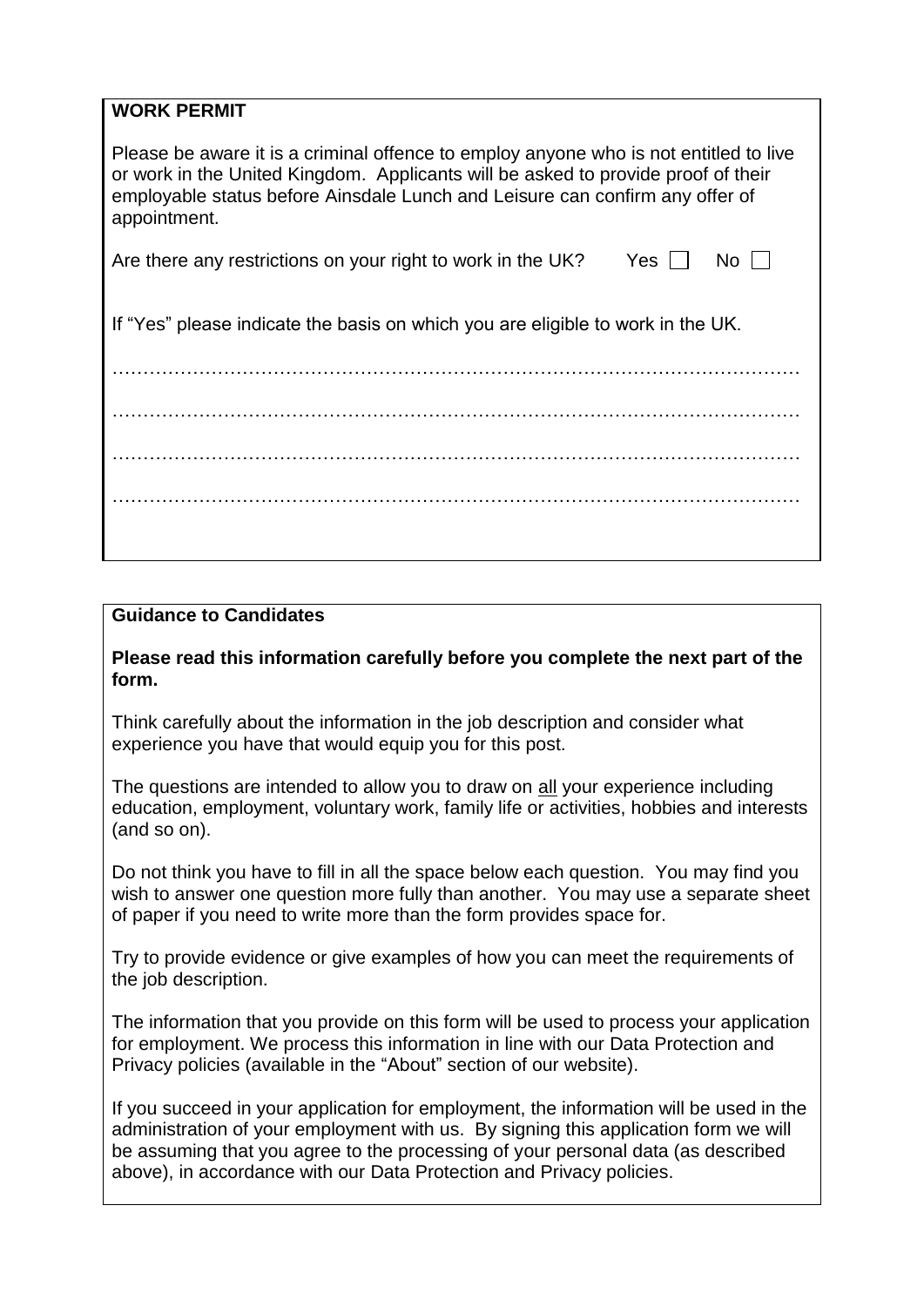|     | Please answer the following questions:                                                                            |
|-----|-------------------------------------------------------------------------------------------------------------------|
| (1) | Why are you applying for this job?                                                                                |
|     |                                                                                                                   |
|     |                                                                                                                   |
|     |                                                                                                                   |
|     |                                                                                                                   |
|     |                                                                                                                   |
| (2) | How do you feel you meet the requirements of the Personal Skills and<br>Abilities section of the job description? |
|     |                                                                                                                   |
|     |                                                                                                                   |
|     |                                                                                                                   |
|     |                                                                                                                   |
|     |                                                                                                                   |
|     |                                                                                                                   |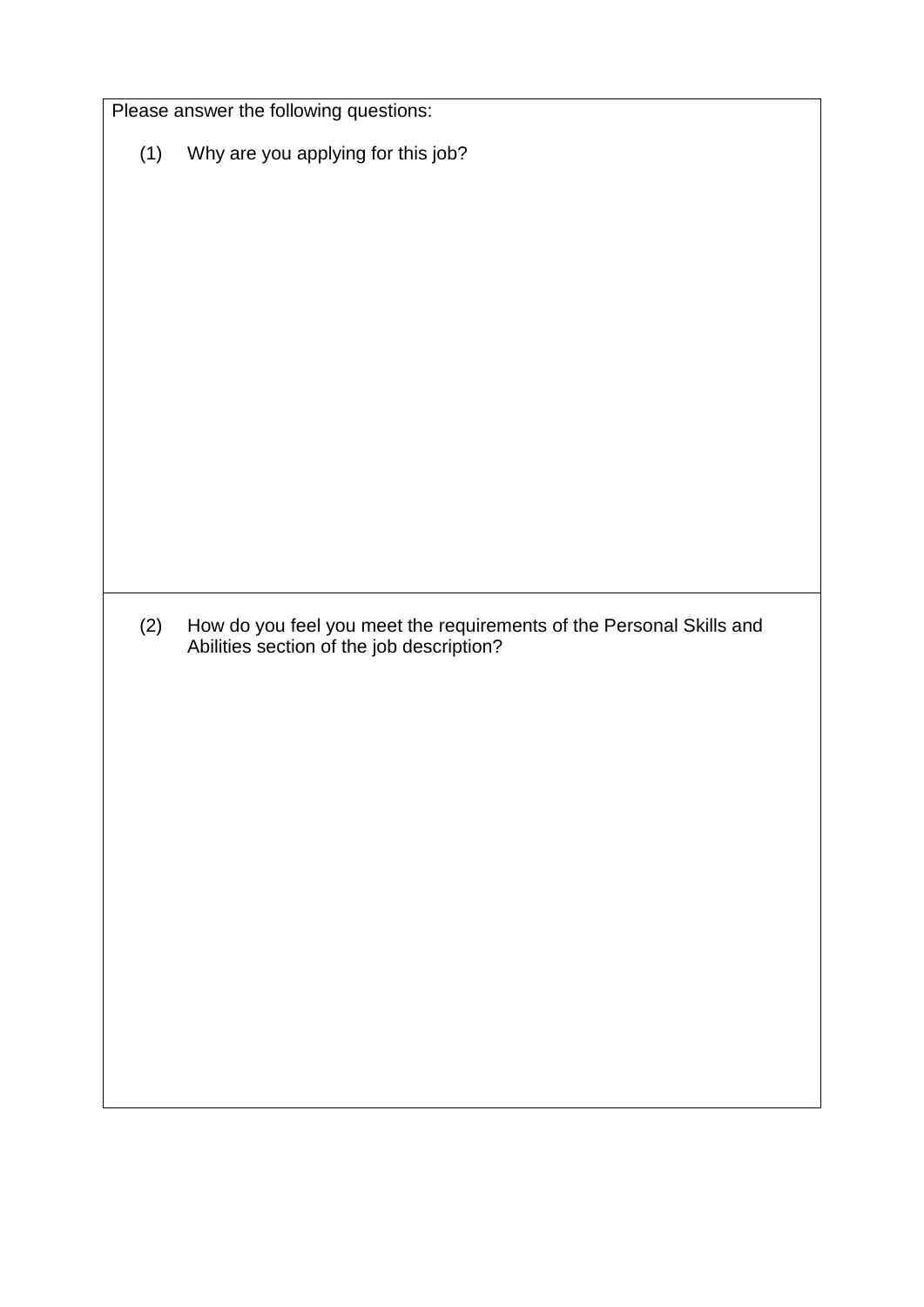(3) How do you feel your experience and abilities would enable you to carry out the Roles and Responsibilities shown in the job description?

 (4) What qualifications do you have which are relevant to this post? Please give details – date, awarding body, grades etc.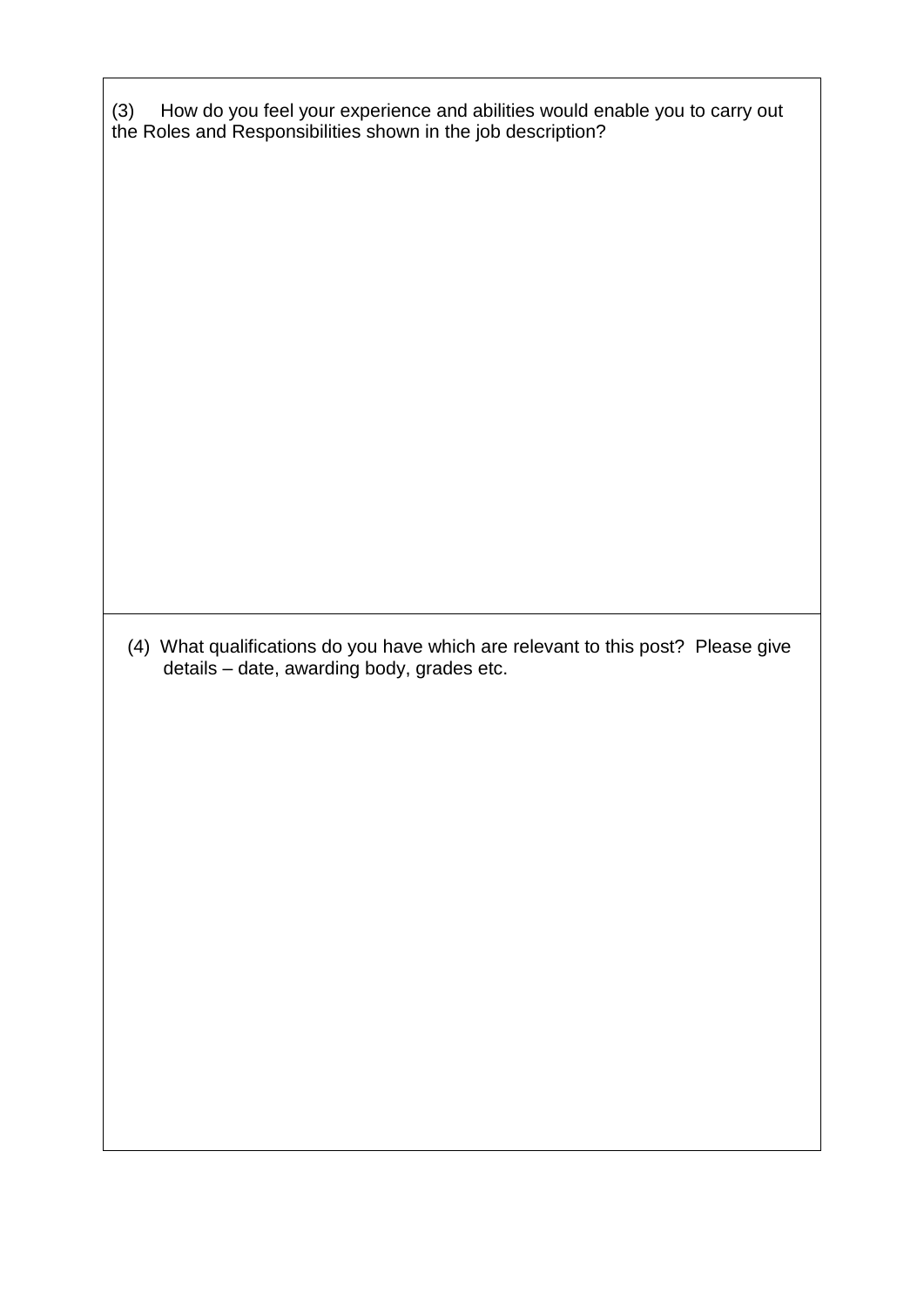# **Employment History**

List your employers during the past ten years, starting with your most recent. Please account for any gaps in employment.

| <b>Dates</b>                                                   | <b>Employer Details</b> | <b>Post Details</b> |
|----------------------------------------------------------------|-------------------------|---------------------|
|                                                                |                         |                     |
|                                                                |                         |                     |
|                                                                |                         |                     |
|                                                                |                         |                     |
|                                                                |                         |                     |
|                                                                |                         |                     |
|                                                                |                         |                     |
|                                                                |                         |                     |
|                                                                |                         |                     |
|                                                                |                         |                     |
|                                                                |                         |                     |
|                                                                |                         |                     |
|                                                                |                         |                     |
|                                                                |                         |                     |
|                                                                |                         |                     |
|                                                                |                         |                     |
|                                                                |                         |                     |
|                                                                |                         |                     |
|                                                                |                         |                     |
|                                                                |                         |                     |
|                                                                |                         |                     |
|                                                                |                         |                     |
|                                                                |                         |                     |
|                                                                |                         |                     |
|                                                                |                         |                     |
|                                                                |                         |                     |
|                                                                |                         |                     |
|                                                                |                         |                     |
|                                                                |                         |                     |
|                                                                |                         |                     |
|                                                                |                         |                     |
| What period of notice do you have to give in your present job? |                         |                     |
|                                                                |                         |                     |
|                                                                |                         |                     |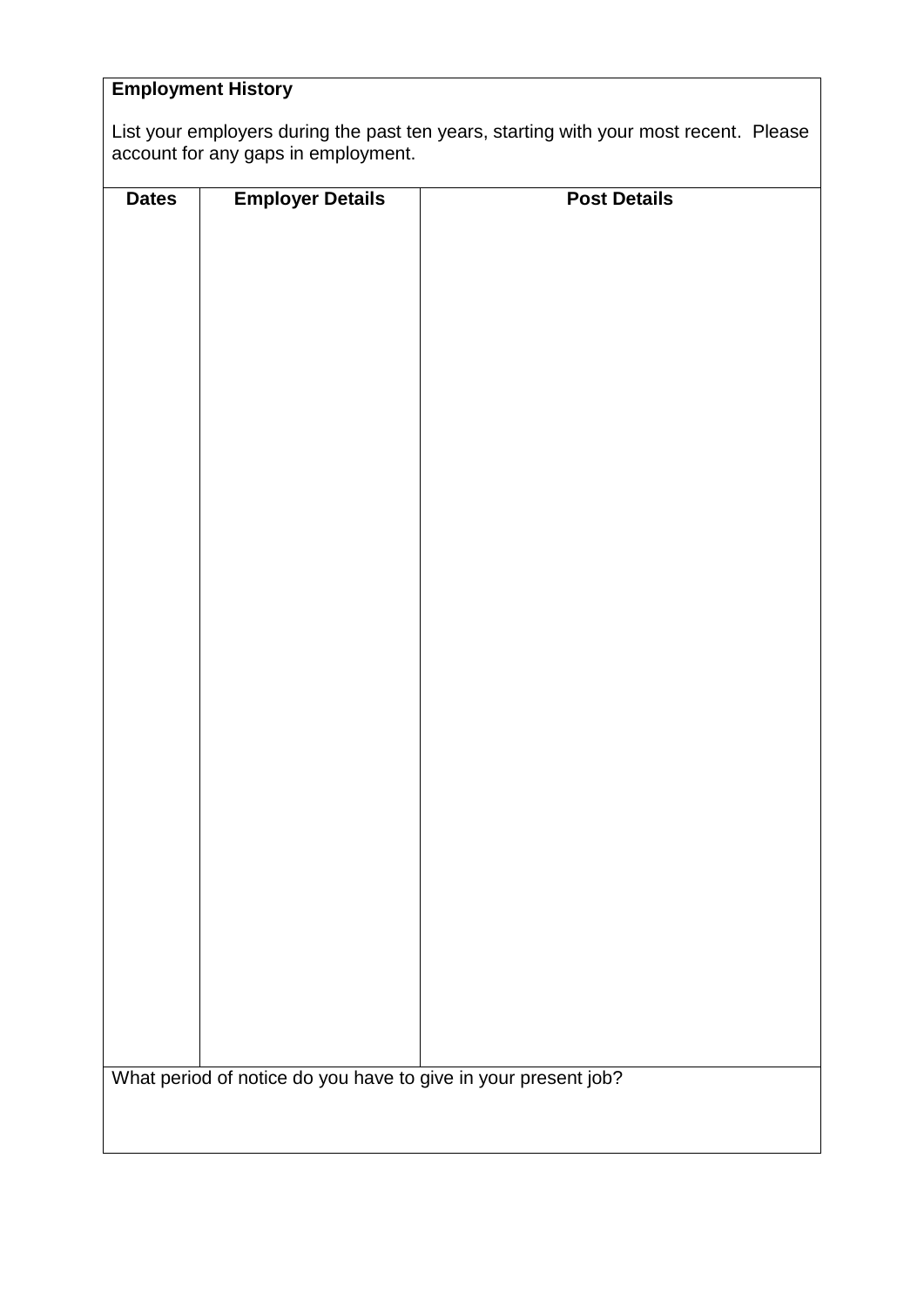#### **References**

Please supply the name, postal and email addresses of two referees, other than a relative, including your present employer if you are in employment.

| <b>Name</b>           |  |
|-----------------------|--|
|                       |  |
| <b>Email address</b>  |  |
| <b>Postal Address</b> |  |
|                       |  |
|                       |  |
| <b>Name</b>           |  |
|                       |  |
| <b>Email address</b>  |  |
| <b>Postal Address</b> |  |
|                       |  |
|                       |  |
|                       |  |

## **Convictions**

The amendments to the Rehabilitation of Offenders Act 1974 (Exceptions) Order 1975 (2013 and 2020) provides that when applying for certain jobs and activities, certain convictions and cautions are considered 'protected'. This means that they do not need to be disclosed to employers, and if they are disclosed, employers cannot take them into account. Guidance about whether a conviction or caution should be disclosed can be found on the Ministry of Justice website.

| Have you ever been convicted of a criminal offence, other than a spent conviction |  |            |  |
|-----------------------------------------------------------------------------------|--|------------|--|
| under the Rehabilitation of Offenders Act 1974?                                   |  | Yes     No |  |

If yes, please supply further details.